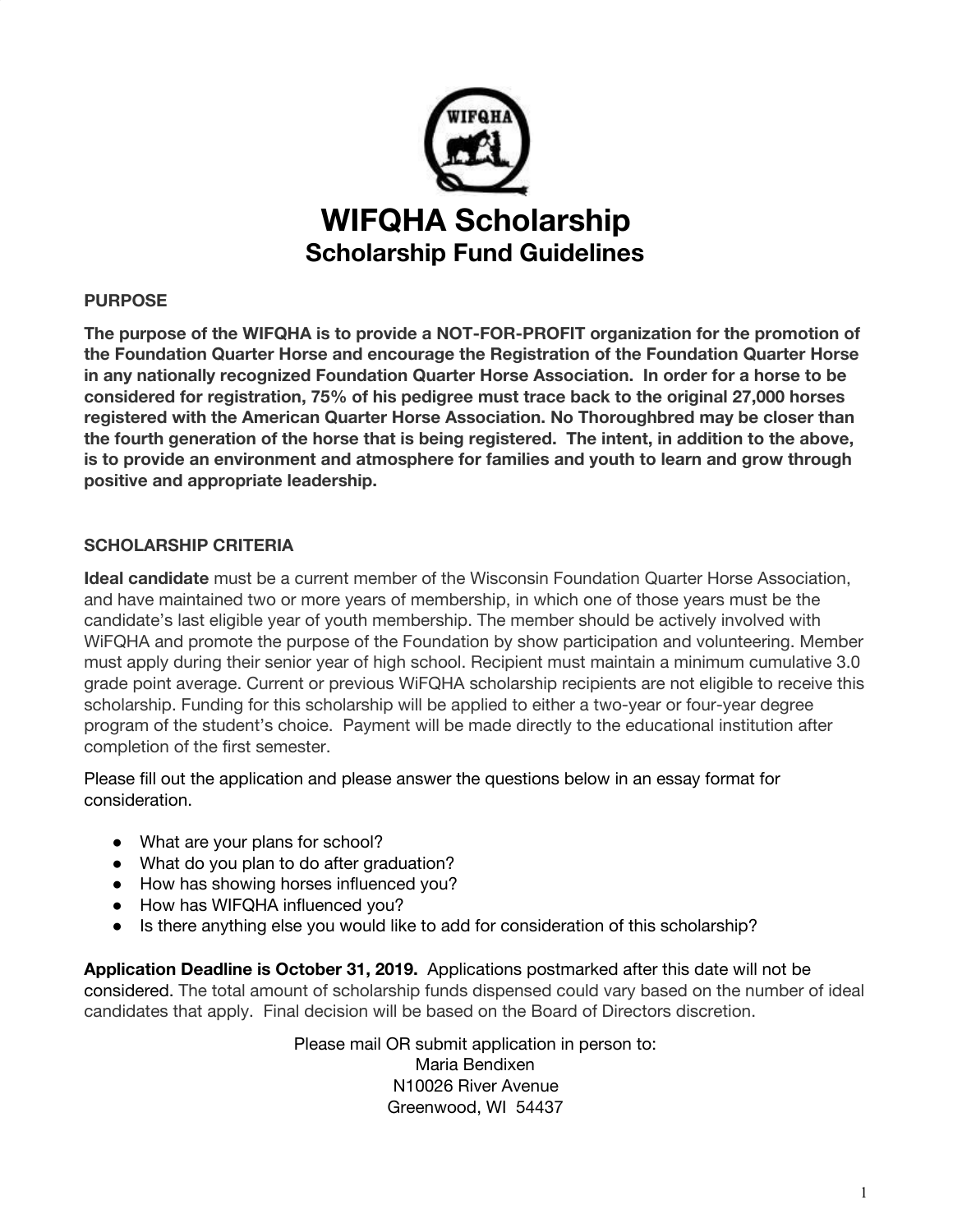

## **WIFQHA Scholarship**

Date of Application:

| Please type or print your answers. If application is illegible it will be returned to you. |                                                                            |             |                                                                                                                                     |
|--------------------------------------------------------------------------------------------|----------------------------------------------------------------------------|-------------|-------------------------------------------------------------------------------------------------------------------------------------|
| 1.                                                                                         | Last Name:                                                                 | First Name: |                                                                                                                                     |
| 2.                                                                                         | Mailing Address:                                                           |             |                                                                                                                                     |
|                                                                                            | Street:                                                                    |             |                                                                                                                                     |
|                                                                                            | City:                                                                      | State:      | ZIP:                                                                                                                                |
| 3.                                                                                         | Daytime Telephone Number: (<br>$\lambda$                                   |             |                                                                                                                                     |
| 4.                                                                                         | Date of Birth: Month<br>Day                                                |             | Year                                                                                                                                |
| 5.                                                                                         | Current High School:                                                       |             | Number of years attended:                                                                                                           |
| 6.                                                                                         | I will be attending the following school in the Spring/Fall 20 :           |             |                                                                                                                                     |
|                                                                                            | university.                                                                |             | Proof of acceptance or current student enrollment from the above school is required prior to funds being released to the college or |
| 7.                                                                                         | I will be entering the above-mentioned school as a: (Circle one)           |             |                                                                                                                                     |
|                                                                                            | Freshman                                                                   |             | Sophomore                                                                                                                           |
| 8.                                                                                         | Grade Point Average (GPA): (On a 4.0 scale)                                |             |                                                                                                                                     |
|                                                                                            | Attach proof of GPA. Your most recent official school transcript required. |             |                                                                                                                                     |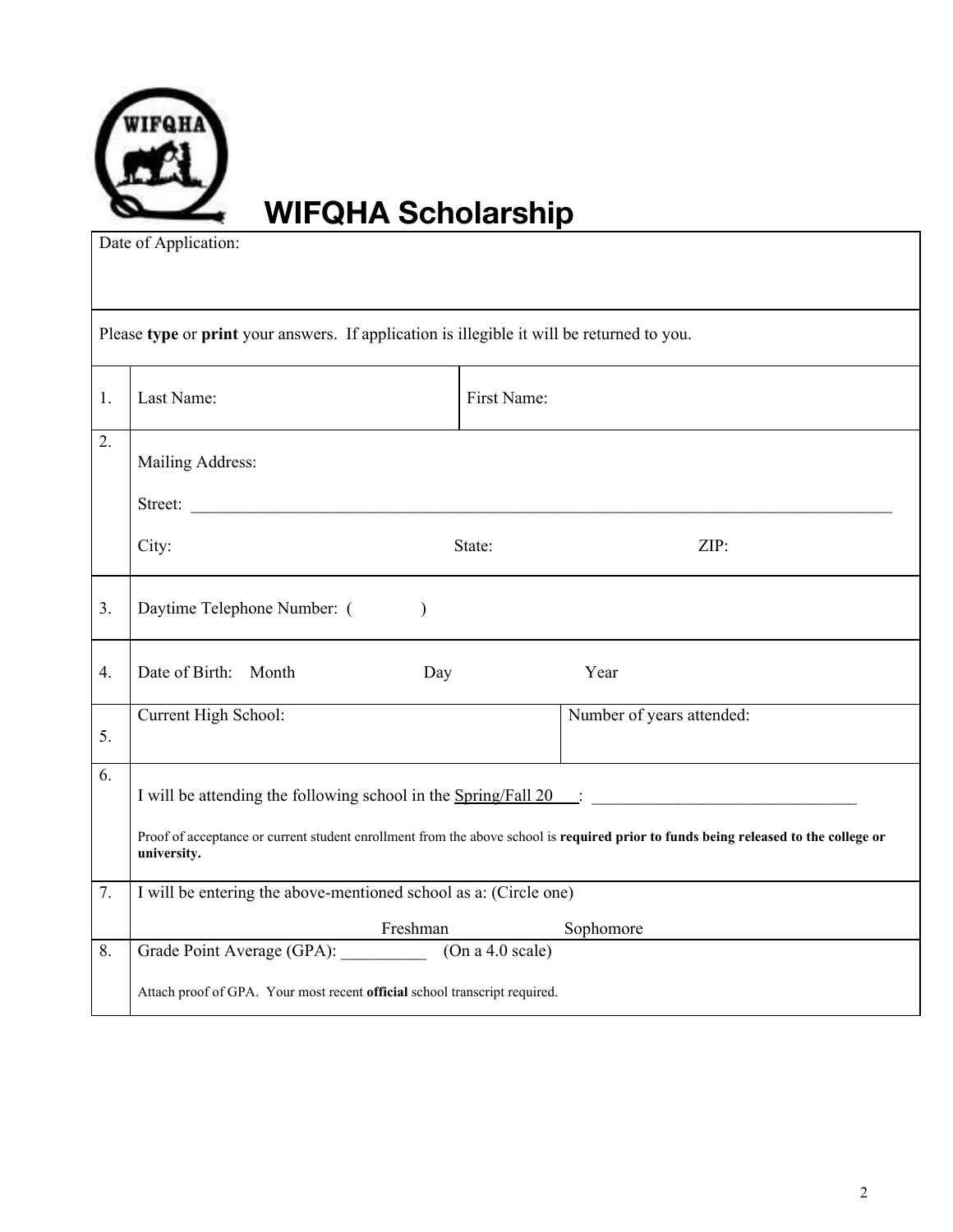| 9.  |                                                                                                              |  |  |
|-----|--------------------------------------------------------------------------------------------------------------|--|--|
|     |                                                                                                              |  |  |
|     |                                                                                                              |  |  |
|     | Name $\&$ address of parent(s) or legal guardian(s): Use reverse side of application if you need more space. |  |  |
|     | Name $(s)$                                                                                                   |  |  |
|     |                                                                                                              |  |  |
|     | State: $ZIP:$                                                                                                |  |  |
|     | Home phone of parents or legal guardians: ()                                                                 |  |  |
| 10. | Name and city of other high schools attended:<br>Number of years attended:                                   |  |  |
|     |                                                                                                              |  |  |
|     |                                                                                                              |  |  |
| 11. | What specialty/major do you plan to major in as you continue your education?                                 |  |  |
|     |                                                                                                              |  |  |
|     |                                                                                                              |  |  |
|     |                                                                                                              |  |  |
|     |                                                                                                              |  |  |
|     |                                                                                                              |  |  |

| 12. | List your academic honors, awards and membership activities while in high school: |
|-----|-----------------------------------------------------------------------------------|
|     |                                                                                   |
|     |                                                                                   |
|     |                                                                                   |
|     |                                                                                   |
|     |                                                                                   |
|     |                                                                                   |
|     |                                                                                   |
|     |                                                                                   |
|     |                                                                                   |

| 13. | List your community service activities, hobbies, outside interests, and extracurricular activities: |  |
|-----|-----------------------------------------------------------------------------------------------------|--|
|     |                                                                                                     |  |
|     |                                                                                                     |  |
|     |                                                                                                     |  |
|     |                                                                                                     |  |
|     |                                                                                                     |  |
|     |                                                                                                     |  |
| 14. | Personal Essay- Please attach your essay to the application.                                        |  |